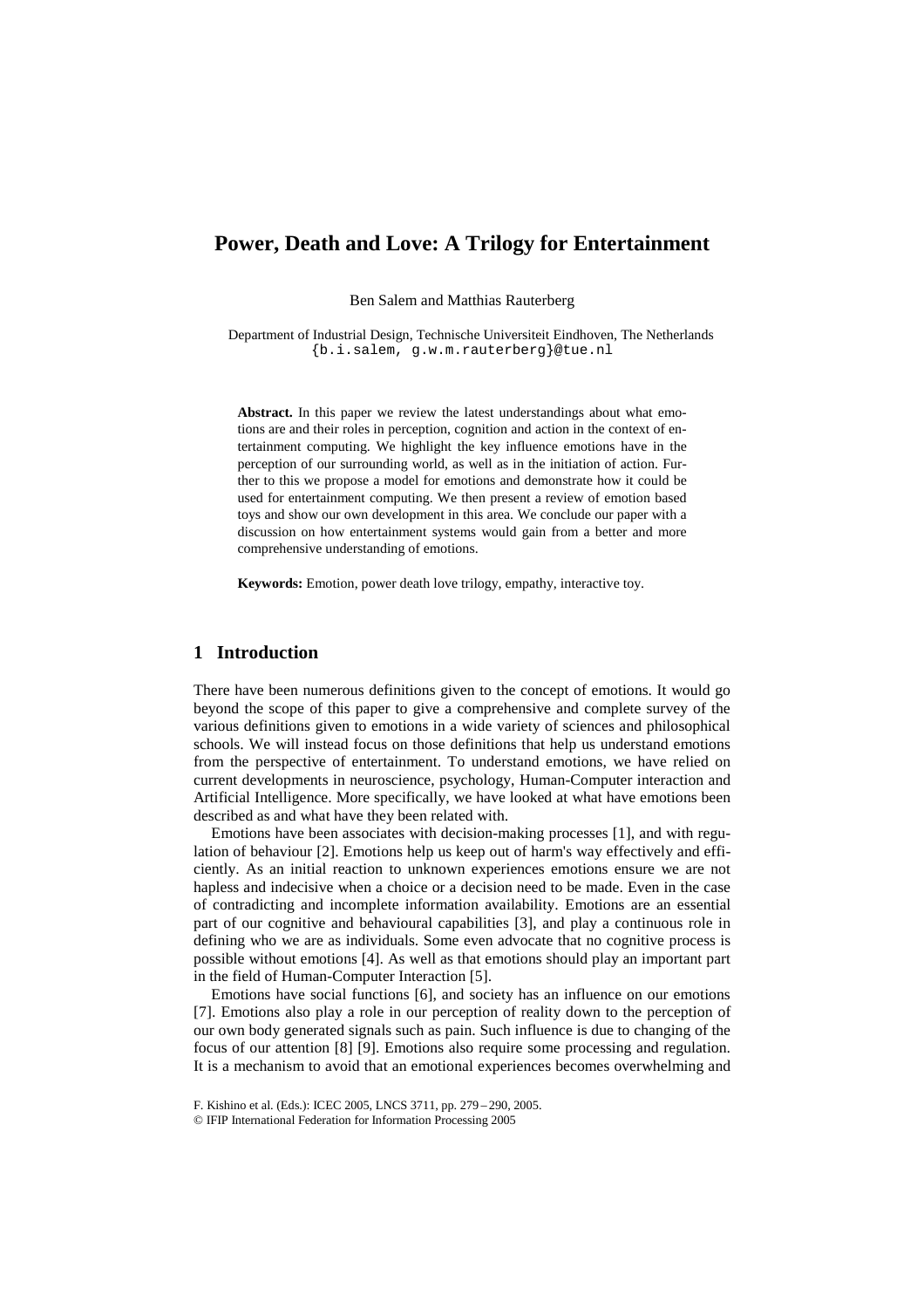thus prevents other experiences and processes to proceed without hindrance [10]. The emotional regulation is performed continuously and in a way to ensure that we are not overwhelmed with emotions. Both emotional processing and regulation are complex mechanisms that are not always effective. Emotional avoidance for example can result in an increased in self-generated emotions leading to a self-perpetuating and amplifying loop and defeat the purpose of such an avoidance [11]. In other words, we become victim of a panic attack [12].

In this paper we propose to investigate how a better knowledge and understanding of emotions could help develop better entertainment systems. We define entertainment systems as those that deliver an attention holding diversion. In effect, entertainment systems grab your attention away from your daily routine. Because emotions are known to affect attention [8] [9], the link is therefore strong between emotions and entertainment. Traditionally, there has been emphasis on the entertainer to provide a trigger for an emotional response from the user/audience. This is particularly the case with historical entertainments such as performing and fine arts. More recent entertainment systems based on information technologies have permitted the emergence of emphasis on the media used to carry/render the emotions. In essence a video game or a multimedia system will explore a combination of modalities and medias to deliver an effective entertainment. Latest entertainment, due to the emergence of the Internet and other networks have given room for the sharing of the experience and of the emotions between users.

Entertainment systems have evolved into three major groupings: (1) The explicit rendering, and the asymmetric (mainly performers to user) flow of emotions (e.g. Paintings); (2) the media and mode rich rendering, and the symmetric (performer to and from user) flow of emotions (e.g. multimedia games); (3) the realism, and the triangular (performer to and from users and between users) flow of emotions (e.g. online games). While some forms of entertainment will directly express a variety of emotions, others will abstract emotions into music, colours etc. Emotions are experienced when using a form of entertainment and in some cases the emotions are also shared with other users or with the provider of the service. What is of particular relevance in this grouping is that for human to human communication to occurs and thus a possible dynamic exchange of emotions there is a need for either one of two possibilities: (1) The performer of the entertainment is human and he is connected to the audience (e.g. theatre); (2) there is a connection between users (e.g. Internet games or audience in a street theatre). As we are interested in rich dynamic emotional exchanges we have thereafter to ensure that it is the case that in our system either one of these two possibilities occurs.

### **2 Emotions**

#### **2.1 Dimension of Emotional Experiences**

Emotions are a combination of physiological, psychological and physical experiences. They include a combination of motor, sensory, autonomic, cognitive and affective experiences. A Sensory experience is related to the emotions that we perceive thanks to our perception. An example is the perception of sadness in a facial expression.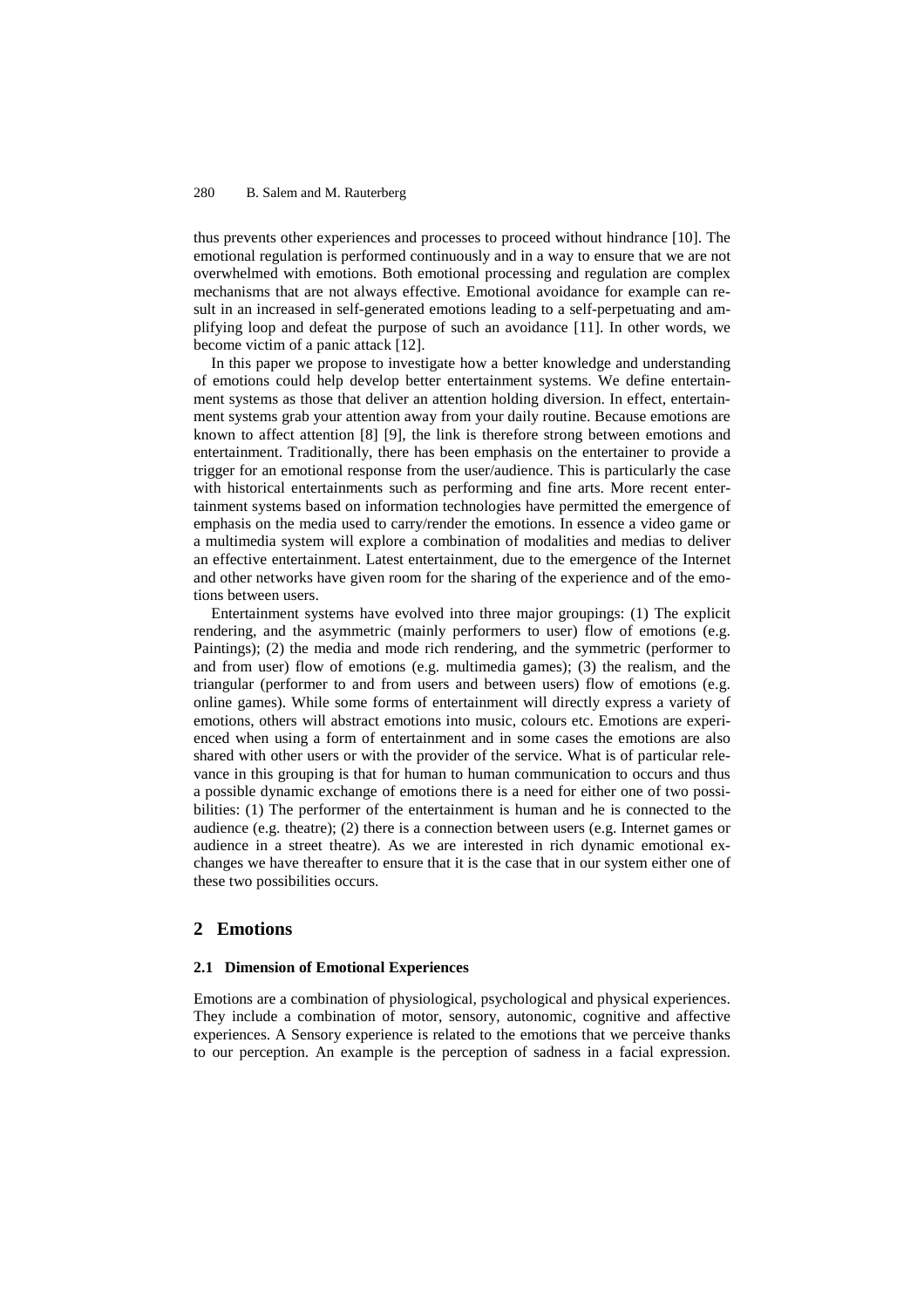Motor experience is the physical changes our body goes through when experiencing an emotion, e.g. physical withdrawal when scared. Cognitive experience is related to our assessment of the emotion we are experiencing and the conscious thinking about it (see also the discussion in [23]). In essence it is the conscious experience of our emotions. The affective part is about how we project an emotion onto the object that has provoked the experience. So we project happiness towards a friend and fear towards a gun. The autonomic experience is about the autonomic response we have of our emotions. Face blushing, increased heart beat and sweating are good examples.

#### **2.2 Emotional Concerns: A Trilogy**

Although there has been consensus in accepting that emotions are directed towards an object [13]. We advocate a more encompassing description of emotions as requiring several components rather than an object. The experience of emotions is a phenomenon that takes place as the result of exposure to a combination of up to three components: a situation, an environment or an object. An example would be having a conversation, in a hot office while holding a stress ball. The conversation could be at the origin of some emotions, the temperature of the office will induce stress and negative emotions while the stress ball could help you gain some relief. It is a rather simplistic portray of emotions but it does include the three possible origins for an emotional experience. Either of these components or a combination thereof will be of relevance to the individual. Such relevance is determined by the influence, the significance, the importance and the effect(s) the exposure will have on a person. More specifically, the resulting changes on his needs, requirements and desires. The needs are the essential necessities of a person, such as breathing and eating, the requirements are necessary elements to fulfil a function or a task, while the desires are related to a person goals, concerns, beliefs and drives. It is also important to investigate what would be capable of provoking an emotional response. As not all events will have an influence on our emotions. How could one draw some general rules which could be used to determine the influence an event would have on emotions.

The brain could be described as a pleasure seeking system that has sophisticated circuitry to generate and appreciate pleasurable stimulis (see [14]). It does make sense to seek to establish what does trigger pleasurable stimulis. Beside cognitive processes the brain is also home to affective processes that are the seat of our emotional experiences. Current knowledge of functional neuro-anatomy of the brain indicate that sensory imputs and their assessment play a major triggering role in the emotions that we experience (see for example [15]). Furthermore, the assessment of sensory inputs is generaly performed in line with personal concerns. These concerns can be personal, or universal, general or specific (i.e. confort, well being, social relations). Our interest in these emotional concerns lies in those that are universal, we call them major concerns. We advocate that these majore concerns are generally related to:  $(1)$ *power* (e.g. hierarchy, competition, and submission); (2) *death* (e.g. violence, health, and self preservation), and (3) *love* (e.g. friendship, hatered, and lust). What is noticeable is that our lives are rich with combinations of these major concerns. Such combinations are not necessarily balanced between the three. In fact without wanting to advocate such a cynical view it seems that power is the ultimate concern with death, and love the most effective means used to overcome it. Our trilogy of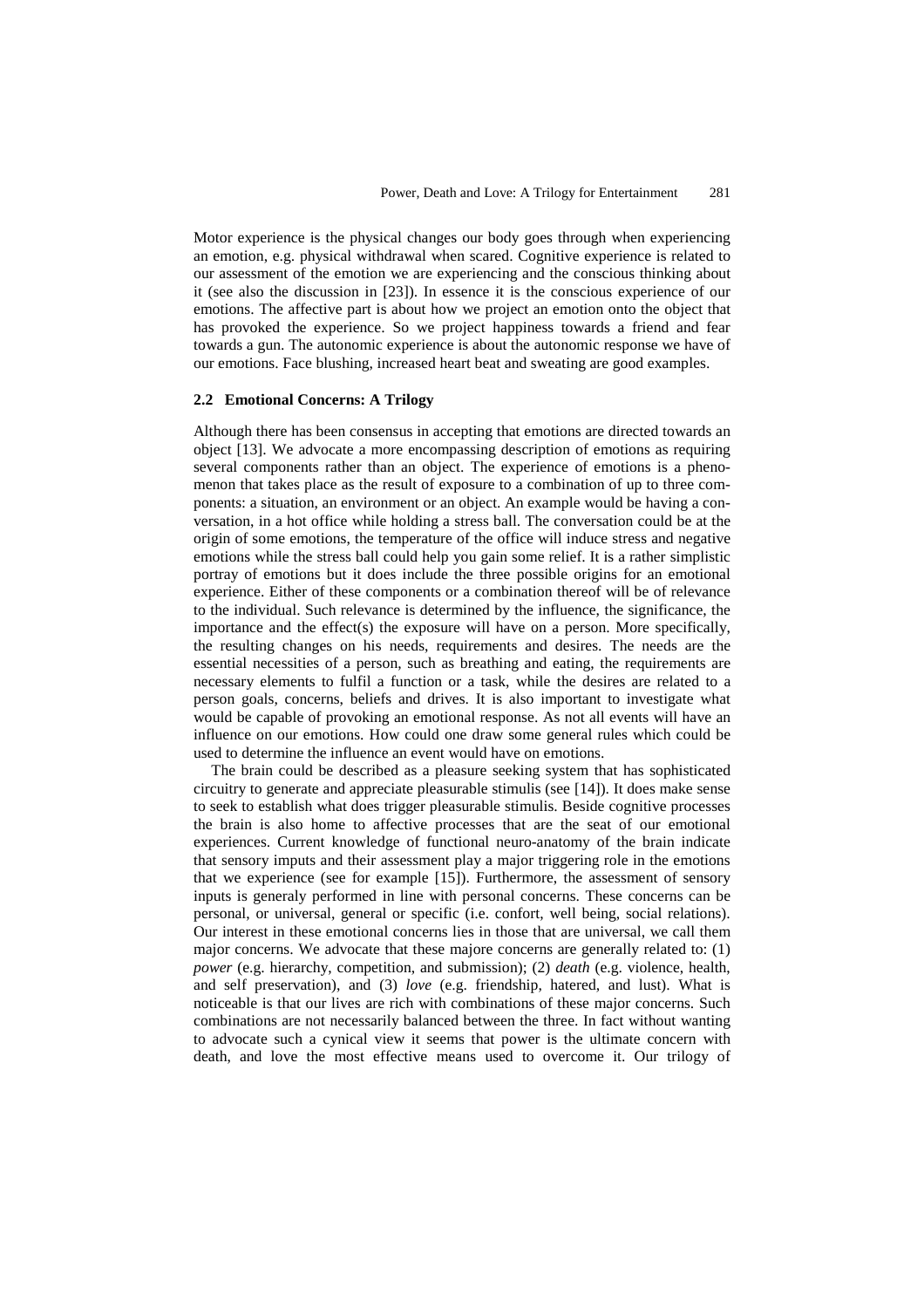emotional concerns has been established by looking at several elements of human history, culture and religions e.g. remarkable events, lasting buildings and work of art that have a certain historical or cultural value<sup>1</sup>. Indeed historical events, are all reported within the perspective of one of the three concerns (king legends, wars and love stories). It is cross cultural and cross centuries (Maharabata 5BC – 2AD, Shakespeare works such as Macbeth 1605-1606, and Romeo and Juliet 1594-1595). Even contemporary media relate to these three concerns (see figure 1).



**Fig. 1.** Power, Death and Love as human characteristics. From left to right: In "2001", HAL takes over *power* as he considers humans not capable of handling the mission properly [16]. In "The Bicentennial Man", Andrew Martin the robot seeks to *die* to become human [17]. While in "AI" David the child robot is seeking maternal *love* [18].

 Furthermore, there are medical evidences that sustain our proposal of emotion concerns. LSD and other hallucinogens help people feel like empowerment and the presence of powerfull elements as well as out-of-body experiences. A similar experience of life-after-death is also reported from patiens with brains that are under anoxic (low oxygen) conditions [19]. Patients suffering from Complex Partial Seizures have reported hypersexuality and hyposexuality [20]. Epilectic subjects also report on the feeling of an overwhelmingly powerful being and some have shown hypersexuality [19]. Finally looking at folk culture and traditions, hypnotic states and states of trance have been described as means to reach higher self-control (meditation), after-death (medium) and higher level of sexual pleasures (orgasm prolongation exercises).

### **2.3 Fundamental Emotions**

According to functional neuroanatomy of the bain, there appear to be five emotions that we all share as they have dedicated parts of the brain [21]. We call these fundamental emotions. The five fundamental emotions (FEm) are: (1) anger, (2) disgust, (3) fear, (4) happiness, and (5) sadness. These five FEms have a substantially more significant role that the reminder of emotions which we experience. This is due to the dedicated brain circuit for each one. As a general rule the five FEms are essential for our well being and safety. They ensure that we are equipped to deal with a range of situations (dangerous, safe, beneficial etc.). They take us out of harm's way

<sup>&</sup>lt;sup>1</sup> The original idea of this trilogy was provided by Marcel Reich-Ranitzky.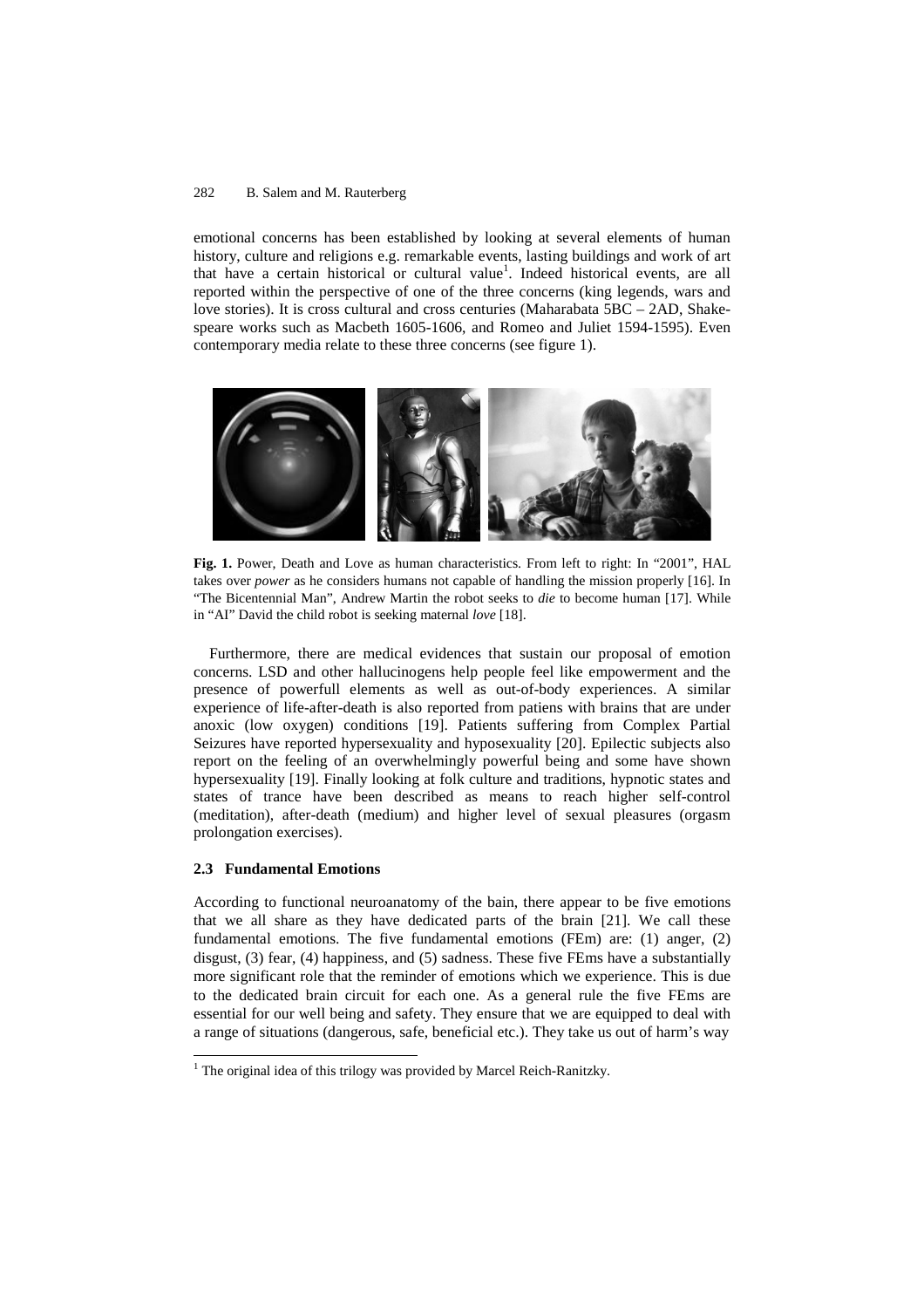by providing a motivation for actions either avoidance (disgust), escape (fear), introspection (sadness). FEms provide us with basic social skills attraction (happiness) and rejection (anger) of our peers. Other emotions as we experience them are social and cultural constructs. We learn to understand the emotional experience as more than the FEms, due to the context where it occurs. So for example anger associated with an individual will become disliking [23]. In our opinion, highlighting these emotions could be beneficial for the development of more effective entertainment systems.

### **3 A Role for Emotions**

Emotions were considered as the mechanism necessary to initiate a wide range of actions not deemed essential. Blushing or smiling are directly initiated by our emotional experience. While keeping the balance, breathing and others actions are not initiated by emotions, although they can be modified by them. Until recently preventing one's emotions and controlling one's emotional reactions was deemed necessary when making decisions and choices. The argument was that one should think rationally and logically rather than impulsively and emotionally.



**Fig. 2.** The conventional understanding of emotions is that we first perceive something, we then experience an emotion related to that event. Our emotion will then motivate us to action. Thus follow volition and then action.

From emotions we draw motivation and action (see figure 2). Emotions in this model are the result of perception, which could be misguided. Therefore, it was accepted practice to ignore, inhibit and control one's emotions and not to use them as a decision mechanism. Until recently, emotions were not even included in cognitive processes. A good example is the unlikely emotionless character of Mr Spock in the star trek series.

However, looking at the latest development in funcional neuroanatomy of the human brain. Emotions can be considered as resulting from an input stimuli. Such an input is assessed by the brain emotional engine as described in figure 3. The emotional input is processed and yields an emotional response or a lack thereof. In all cases emotional responses are a result of the assessment of emotional input in terms of the positive effect such input could have in any single or any combination of emotional dimensions as described in section 2.1. Thereafter is it important to high light two key facts about emotions. First emotions are rendered within the perspective of the self, and second emotion have a hedonistic dimension in that there is a positive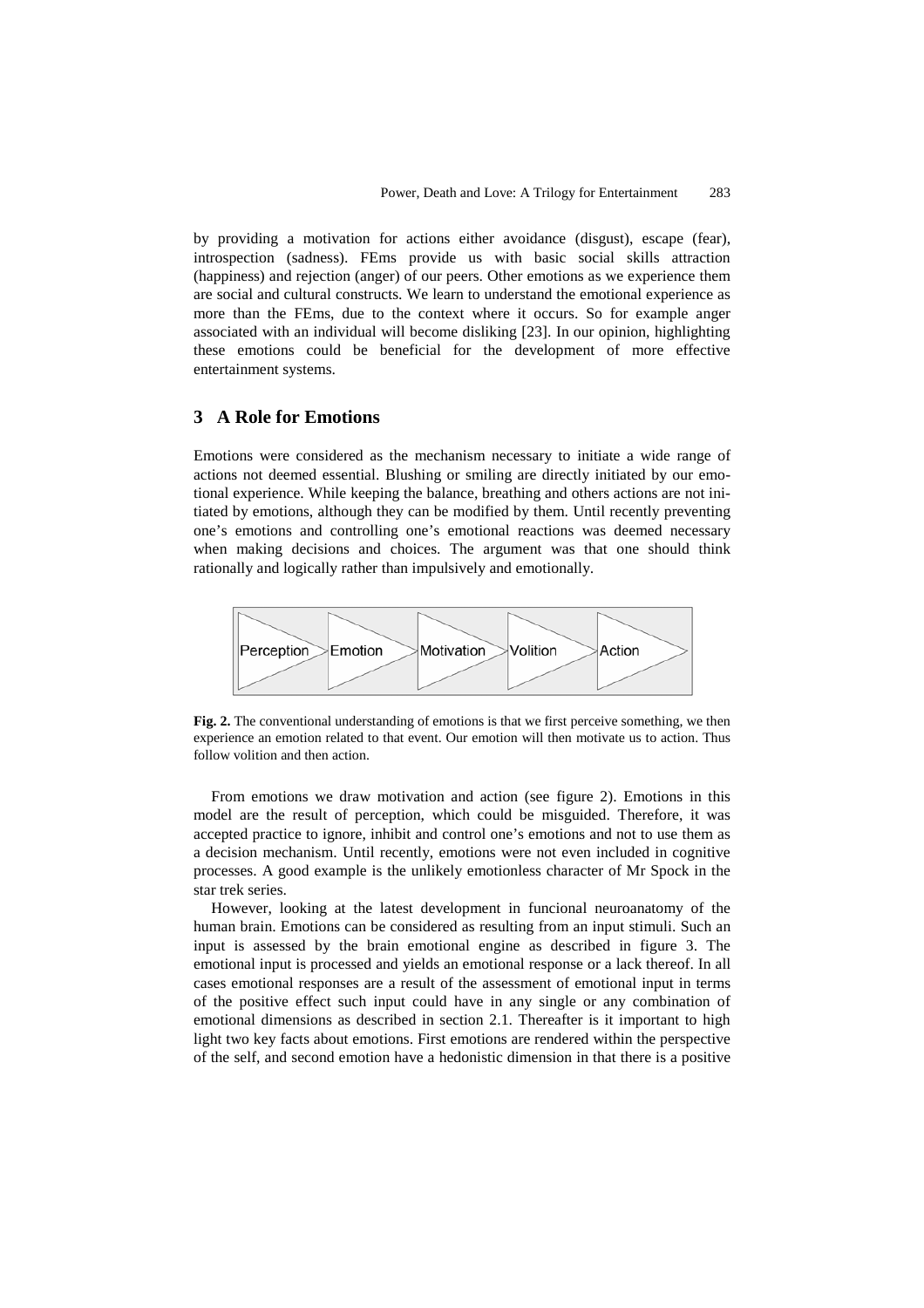correlation between the reward associated with an emotional input and the kind of emotional response rendered as a result of the same emotional input.

Another relevant fact, within entertainment computing is the *time dependence* of emotions (see figure 4). We have established a timeline of emotions ranging from the short timed emotional response such as laughter to a much longer emotional response such as moods and trait. Further down the line personality and characters are emerging as part of one's emotional profile over a period of time that spans years.



**Fig. 3.** A simplified brain pathway for emotions as extrapolated from [21] [15]. What is interesting and relevant within the context of entertainment computing is that the emotional reaction feeds back into the input channels of our senses and is thus again part of an emotional reaction. Letting such a loop loose, leads to overwhelming emotions and panic.



**Fig. 4.** Emotions have a time dependence that is often overlooked. Short time span of seconds is generally related to the electrical activity of the neurons and result in the experience and expression of emotions. Further time is generally required for hormonal effects which results in a change of mood and trait one can be known as having. With a longer time span, attitude, character and personality start to emerge as qualities of an individual.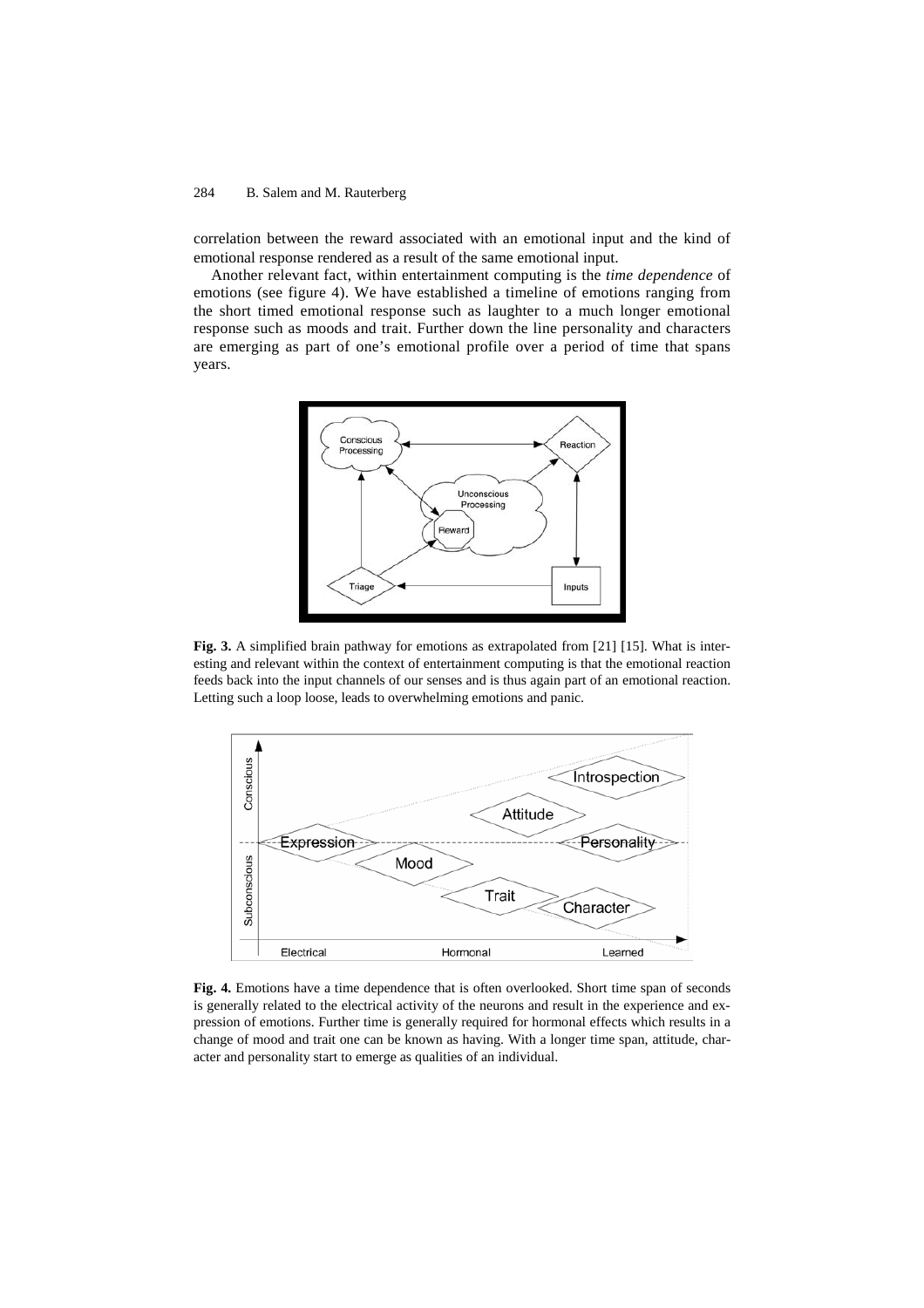#### **3.1 Emotions and Pleasures**

Emotions can also be defined as the hedonistic assessment of our sensory inputs. The inputs are evaluated in terms of their pleasure value. The hedonist value, a perceptual event may have, is related to the amount of pleasure one is expected to experience. As a result we use emotions to assess how pleasurable or pleasure inducing a perceptive event can be. This result in a positive to negative assessment of an emotional experience, also called valence [24]. The emotions hedonistic value is linked to the expectations within the context of the emotional experience and the expressive value and consequences as part of communication. In general we build expectations whatever the context we are in, not only about what should happen but also about our own behaviour. As a result events that do not fall within the expectations will yield emotional responses that might be difficult to manage and with the tendency of being classified as negative. Similarly the expressive value and consequence of the expression of an emotion play a role in the kind of expressions one will be experiencing. In other words people are more likely to experience emotions as they are expected to, than otherwise. Socio-cultural habits and rules are established during our life to help construct a comprehensive set of rules regarding the acceptability of emotions. This is another relevant fact when designing entertainment systems. In short it is better to integrate emotion rendering that are known and familiar to the user. This would yield a clearer if not stronger emotional perception.

## **4 Emotions and Entertainment**

From the pervious sections we have seen that emotions are a rather complex concept. Furthermore to add to the problems there are no clear rules on how to provoke an emotion. One can rely on centuries of entertainment to see how emotions have been abstracted, rendered and perceived. Theatre has shown how successfully a wide spectrum of emotions can be used. However with the advent of entertainment computing, there has been increased pressure to explore the wide spectrum of emotions rather than to focus on what current entertainment computing has delivered. We know that there are five fundamental emotions (FEms) (disgust, fear, sadness, happiness and anger). We advocate that entertainment computing could gain from exploiting these five emotions as the basis for the service provided. We thus combine these emotions with the three emotional concerns of mankind. We list next some of the current developments and what systems exist in this matrix-like arrangement between the three concerns and the five FEms. As it would otherwise be a too large task, we will focus in the next sections on games, toys and robots to illustrate our point about emotions and entertainment.

#### **4.1 Death and Love Entertainment**

Emphatic electronic toys are a recent development (1998). Furby is a good example, it has been a very successful toy selling at more than 40 millions units [25]. A new generation is currently being developed: "The emotional response of the new FURBY creature is one of the most noticeable changes from the original. EMOTO-TRONICS allows the FURBY creature to react based on how a child interacts with it" [idem].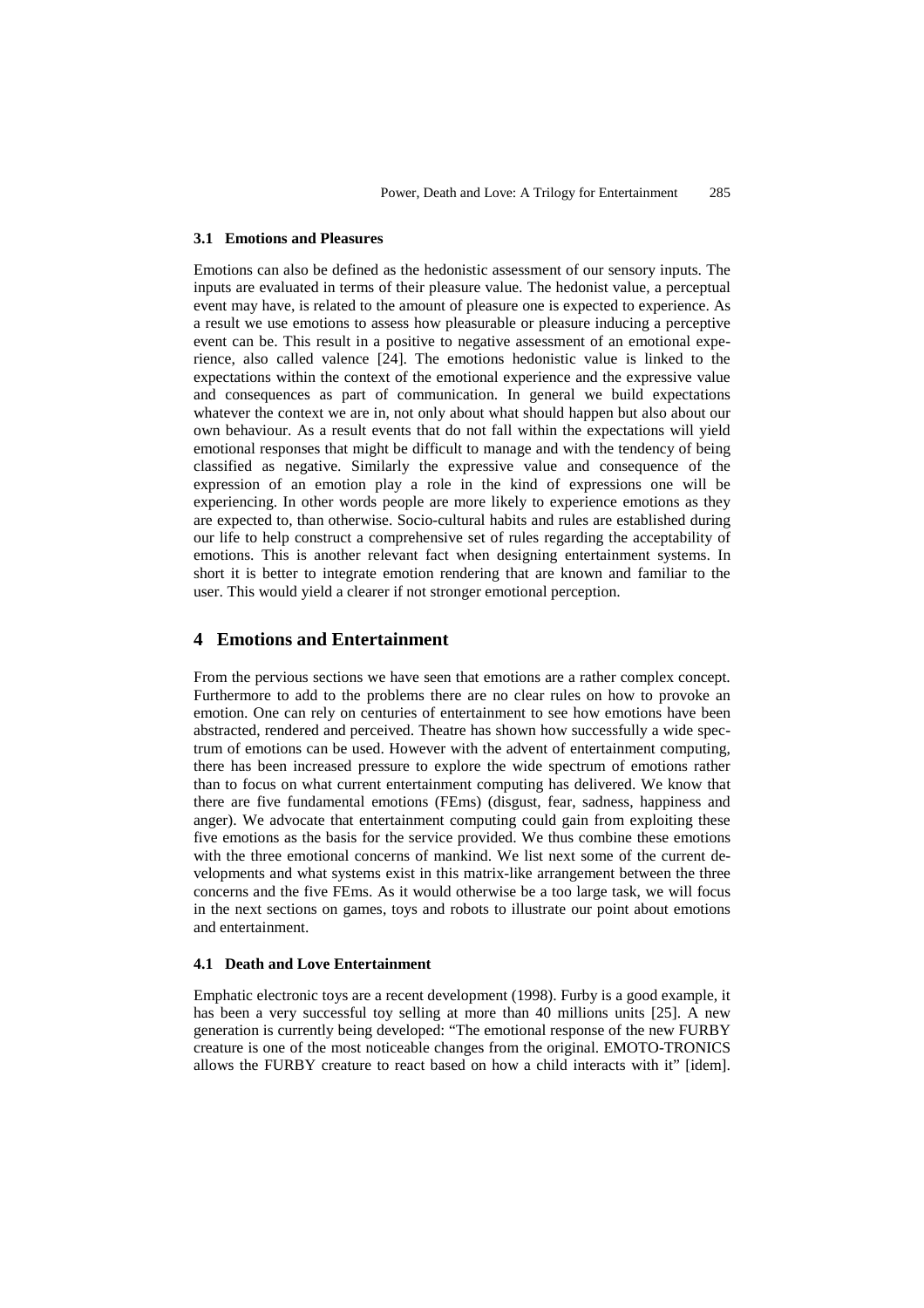The attribution of life-like characters to Furby is such that there are several websites related to autopsies of the toy (e.g. [26]). Other developments in this area include the micro-pets from TOMY [27] and the new generation Tamagotchi [28]. With empathic toy the issue of positive, altruistic behaviour (caring and loving) as part of entertainment has been addressed. Until then no entertainment computing systems was related to an altruistic attitude towards entertainment. Rather many systems relied on an egoistic attitude towards entertainment. One has to go to the world of basic toys such as dolls (Barbies and notably babies-like dolls) to find such equivalence to today empathic electronic toys (see figure 5). What is notable, is the combination of death and love for the Tamagotchi and Furby!



**Fig. 5.** Empathic toys: Micro-Pets (left) from TOMY, Tamagotchi (middle) from BANDAI, and Furby (right) from Hasbro. For each of these toys the owner is required to "nurture" them, play with them and attend to their needs. In essence you need to care for them. The FEms involved are happiness, sadness and to a lesser extent anger.

#### **4.2 Power and Death Entertainment**

Most current games of first person shouting are combining power and death (e.g., figure 6). The game objectives are generally about taking over control of some country, city, or base and to kill as many of the enemy as possible. In effect, death (of opponents) is used as a mean to reach power.



**Fig. 6.** Doom (left) [29] and God of war (right) [30] games. Highly popular computer games are related to death and power. The FEms involved are fear, anger and disgust.

#### **4.3 Power and Love Entertainment**

This category has mostly been focused on adult explicit games (e.g. see figure 7). These games have a common scenario in that the player is in control of the script and what actions, generally of sexual nature will the character perform. Lust is used to achieve power over the characters portrayed.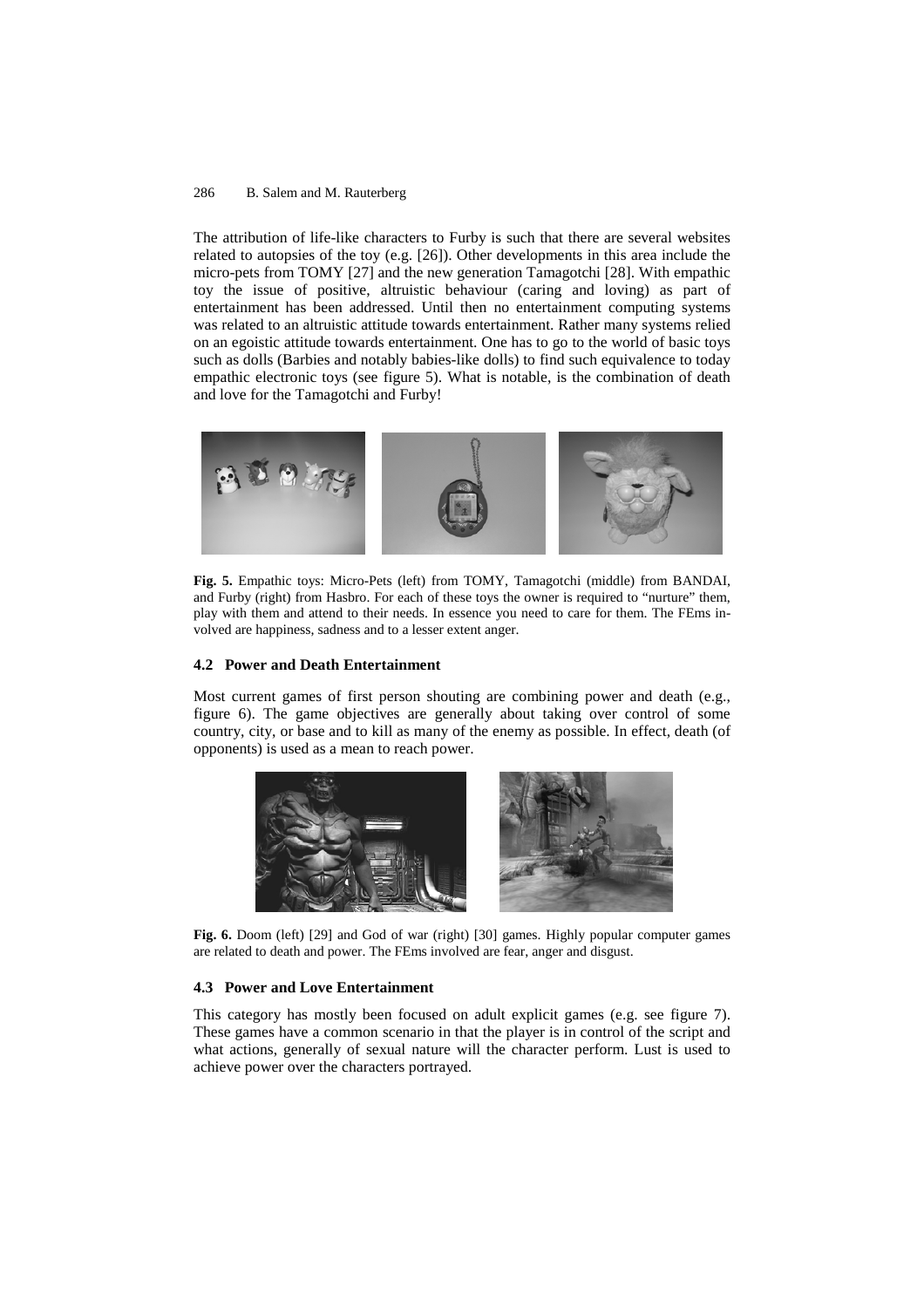

Fig. 7. 3D SexVilla (left) [31] and egirl (right) [32] games. In 3D SexVilla players are in control of what females will do in terms of sexual activities. Similarly with egirl although your control goes to a further extent.

### **4.4 Love and Death Entertainment**

Therapeutic robots have been developed to provide for patient support for their emotional needs. In essence patient use the robots to project love and care and in return feel as if involved with a loving pet. Positive results have been reported, the robots do have purpose in improving the patient condition. Similarly the idea of "resurrecting" your dead pet is a form of death and love entertainment. In the example presented (see figure 8), it is no less than a zombie cat that is proposed (i.e. a pet robot covered with the actual skin of your beloved cat).



**Fig. 8.** Therapeutic robot Paro (left) and the "zombie cat" (right). Paro helps you recover from your illness, using love that you feel for it to help you recover from illness [33]. The zombie cat was developed as a pet robot that acts as sleeping packaged in the skin of a beloved cat. Thus creating a zombie combines death and love [34].

## **5 Power and Love Entertainment: The Mollycoddle Robots**

In the perspective of the ideas presented in this paper and the review of current entertainment systems, we have launched the mollycoddle project. In this project, the key issues to be addressed were: (1) Rendering of emotion through postures and movements, (2) Effective human perception of the emotions expressed by the robot, (3)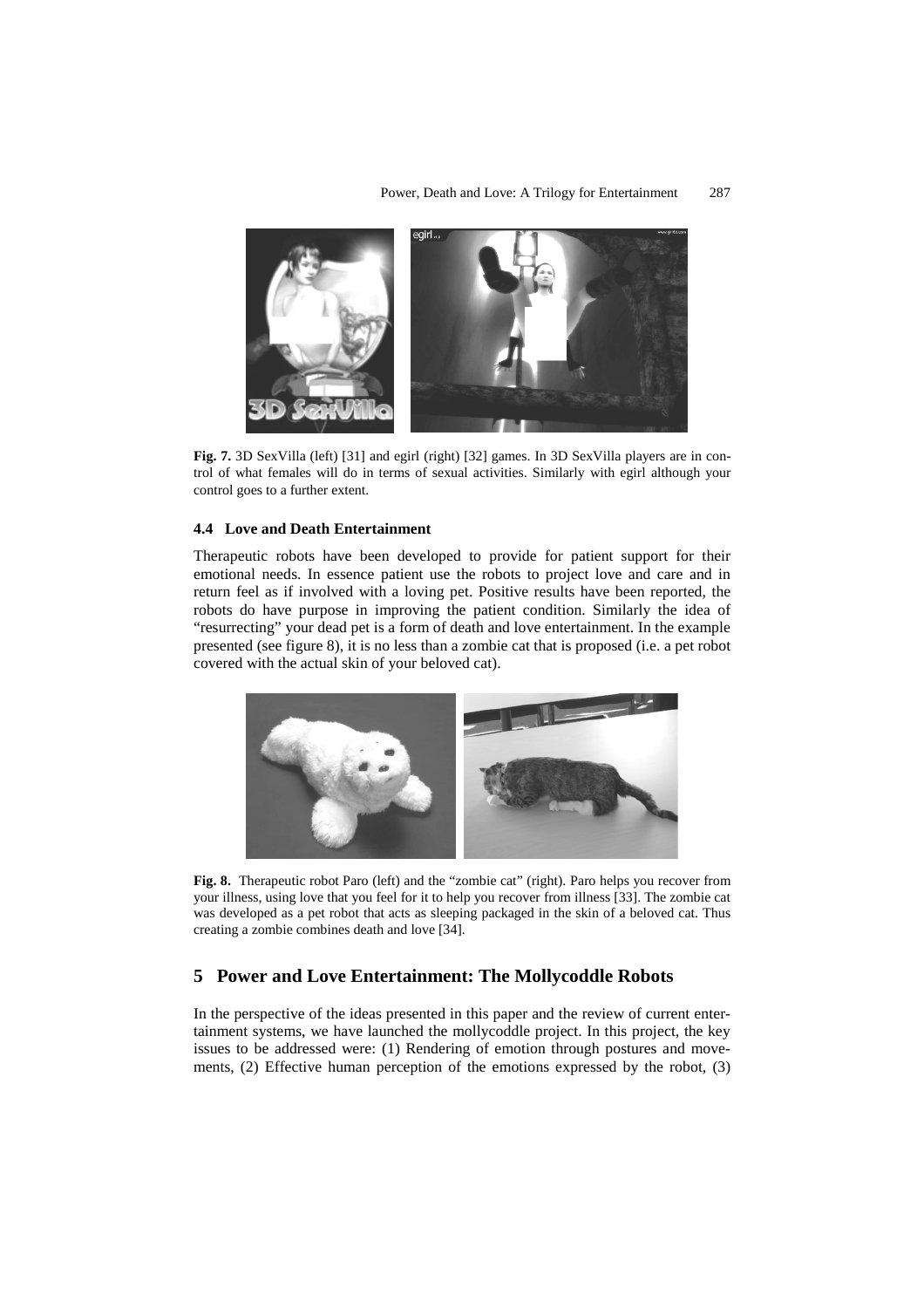Clear rules of engagement and social rules used by the human and the robot, (4) As natural as possible interaction between the user and the robot, (5) Real-time performance by the robot. The robot was designed for 8 to 12 years old girls. Our students were asked to investigate the main interests, needs, requirements and desires of this population of users. The students were requested to develop a toy that has some expressive functions and that must be held to be used. We then encouraged two different directions for two groups, one was power toy, where by the mollycoddle should be used for power projection. The second direction was love: the mollycoddle should be used to express love. Both toys have a soft body with embedded electronic circuitry.

#### **5.1 Power Toy: The Cuddle**

In the case of cuddle, power is associated with fights with friends. Initial user tests have demonstrated the popularity of Cuddle (see figure 9). Accelerometers detect actions and control the playback of cartoon animals and characters recordings.



**Fig. 9.** A mollycoddle toy emphasising power: Cuddle (left). Such a toy was designed to hit your friend. Cuddle can be used in "pillow fights" (right).

### **5.2 Love Toy: The Miko**

The core of Miko is a modified hard-disk drive used to translate sounds into vibrations (see figure 10). Heartbeats are thus generated and can be felt when handling



**Fig. 10.** A mollycoddle toy emphasising love: Miko (left). Such a toy was designed with emotion rendering functions. In the case of Miko sounds are translated into vibrations. These vibrations can only be felt if the toy is tightly held (right).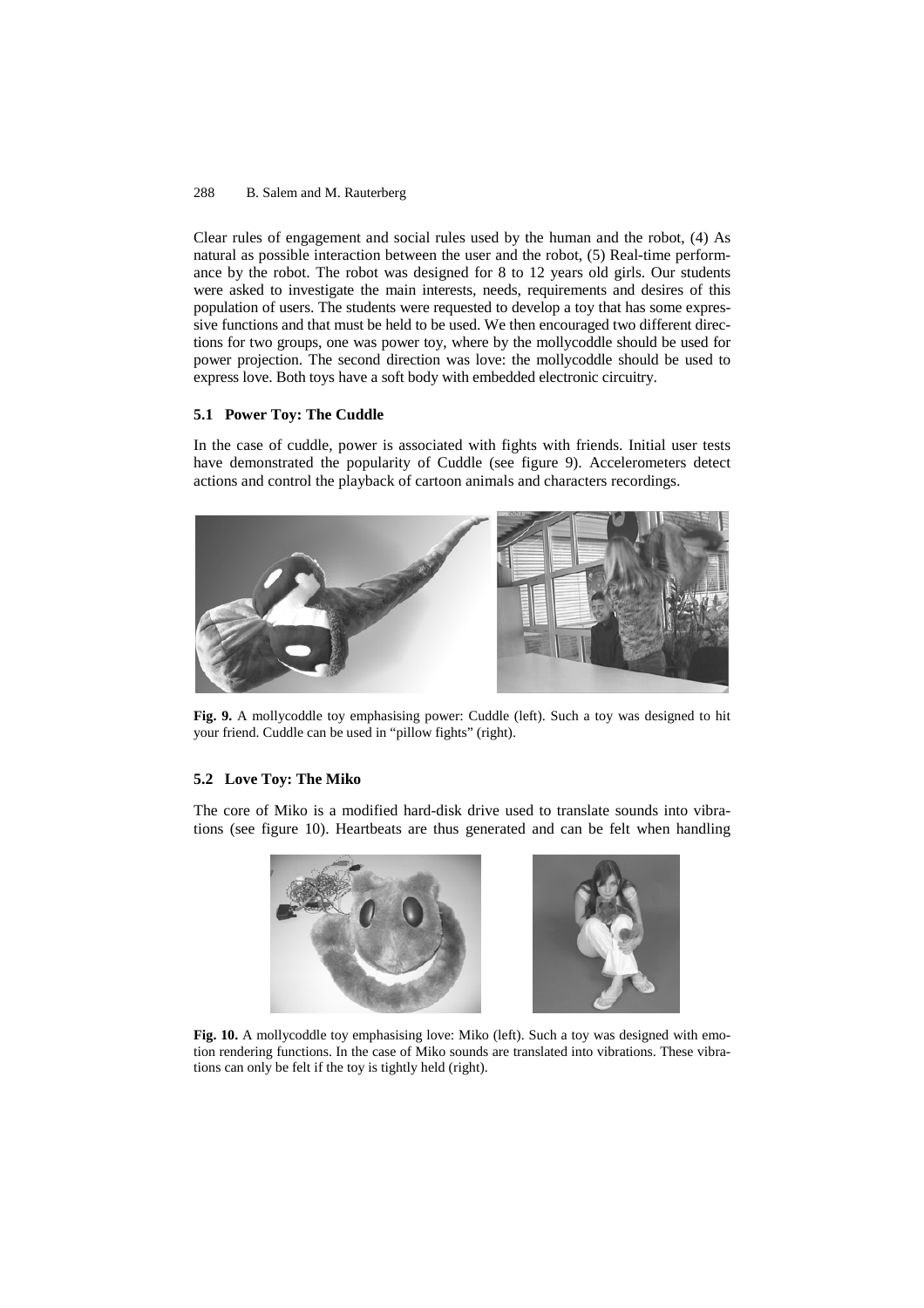the toy. The tail of Miko is also equipped with a small vibrating engine. As a result one can feel and slightly hear a buzzing sound coming from the tail.

## **6 Conclusion**

Entertainment computing has emerged as an alternative to conventional entertainment. It is an alternative rather than a continuation, because as we have discussed it here there is a clear potential for such entertainment to go beyond the usual understanding of what is entertainment. Understanding what emotions are and how to use such understanding in the development of novel entertainment systems is part of objectives of this paper. Furthermore we hope that this attempt at understanding emotions within this context should initiate further developments in the way entertainment is delivered. While most entertainment has been passive over the past, entertainment computing gives us the opportunity of a more user active involvement. Combining this with a refined model of emotions and their rendering should yield more exhilarating entertainment. We hope to have demonstrated that our proposed trilogy can be successfully applied in the design of a new generation of entertainment robot toys. One of the difficulty we have met is creating toys that are truly addressing one and only one of our major concerns. Future work would be in developing systems that embody a combination of these concerns and ultimately the whole trilogy. Finally we hope to have open a debate in the entertainment community about what direction could be taken in the development of new systems.

**Acknowledgements.** The authors wish to thank our students for their work on the Miko project. The micro-pets pictured were kindly donated by TOMY France.

## **References**

All URLs listed were last visited March 2005.

- [1] Bechara, A.: The role of emotion in decision-making: Evidence from neurological patients with orbitofrontal damage. *Brain and Cognition* (2004), 55, 30-40
- [2] Toates F.: Cognition, motivation, emotion and action: a dynamic and vulnerable interdependence. *Applied Animal Behaviour Science* (2004), 86, 173-204
- [3] Gross, J.J. Emotion and emotion regulation. In L.A. Pervin & O.P. John, (Eds.), *Handbook of personality: Theory and research*. Guilford, New York, NY, USA (1999) 525-552
- [4] Pickard, R.W.: Does HAL cry digital tears? Emotions and computers. In D.G. Stork (Ed.), *Hal's legacy: 2001's Computer as Dream and Reality*. MIT Press, Cambridge, MA, USA (1997) 279-303
- [5] Brave, S., Nass, C.: Emotion in Human-Computer Interaction. In J.A. Jacko & A. Sears, (Eds.), *The Human-Computer Interaction Handbook*, Lawrence Erlbaum, Mahwah, NJ, USA, (2003) 81-96
- [6] Parrott, W.G., Smith, R.H.: Distinguishing the experiences of envy and jealousy. *Journal of Personality & Social Psychology* (1993), 64(6), 906-920
- [7] Fridlund, A. J.: Sociality of solitary smiling: Potentiation by an implicit audience. *Journal of Personality & Social Psychology* (1991), 60(2), 229-240
- [8] de Wied, M. & Verbaten, M.N. Affective pictures processing, attention, and pain tolerance. *Pain*, 90, Feb 2001, 163-172